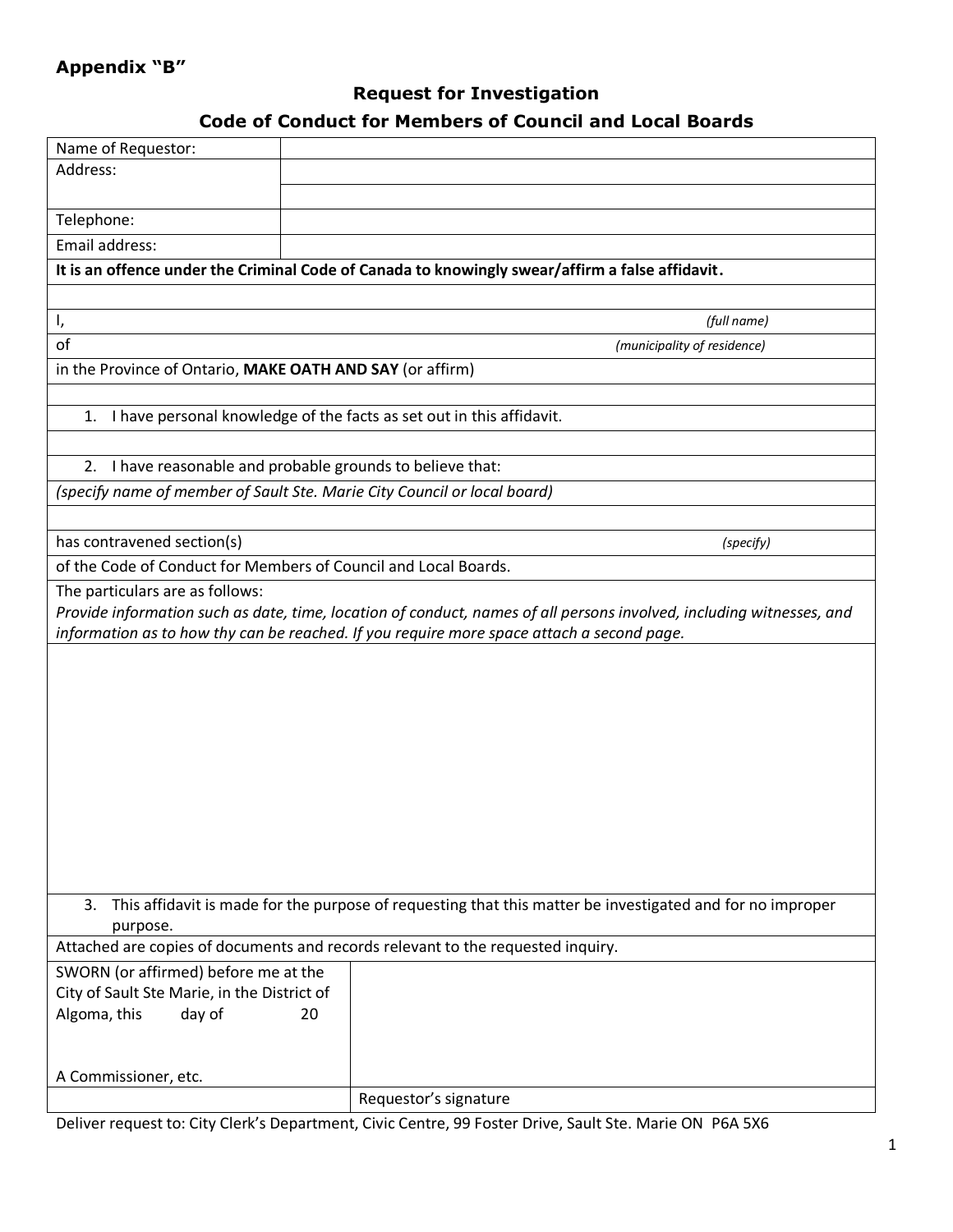#### **It is an offence under the Criminal Code of Canada to knowingly swear/affirm a false affidavit.**

Schedule "A" to the Affidavit of

Schedule "A" referred to in the affidavit of

Sworn before me this day of 20

A Commissioner, etc.